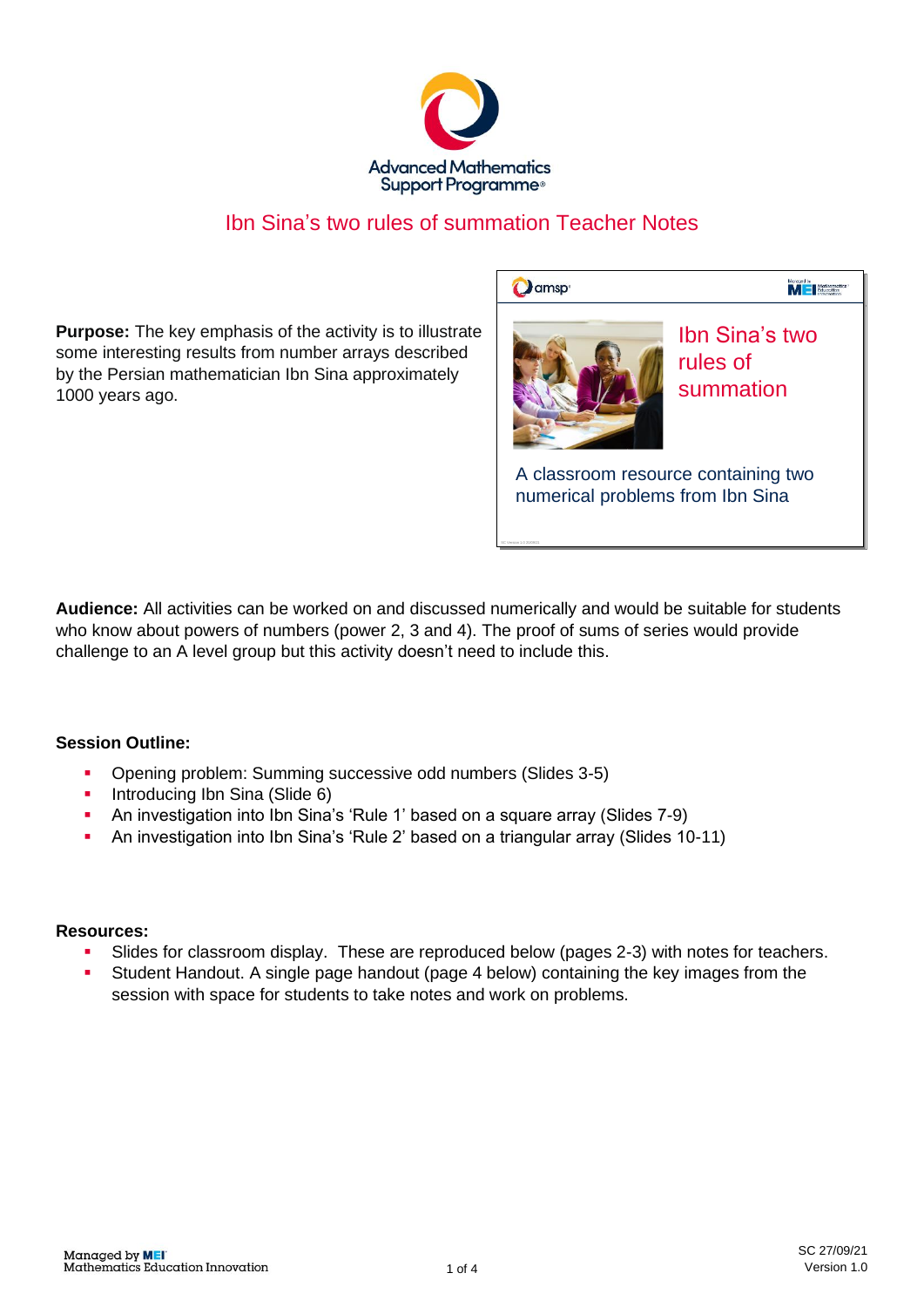| Slide (image and number)                                                                                                                                                                                                                                                           | <b>Guidance notes for teachers</b>                                                                                                                                                                                                                                             |  |  |  |  |  |
|------------------------------------------------------------------------------------------------------------------------------------------------------------------------------------------------------------------------------------------------------------------------------------|--------------------------------------------------------------------------------------------------------------------------------------------------------------------------------------------------------------------------------------------------------------------------------|--|--|--|--|--|
| Slide 3<br><b>O</b> amsp<br><b>MEISSE</b><br>Summing odd numbers<br>Investigate the sums of successive odd numbers<br>starting with 1.<br>$1 + 3 =$<br>$1 + 3 + 5 =$<br>$1 + 3 + 5 + 7 =$<br>etc.                                                                                  | Sum of successive odd numbers starting with 1 is equal to the square of<br>the number of odd numbers being summed.<br>E.g. First five odd numbers $1 + 3 + 5 + 7 + 9 = 25 = 5^2$                                                                                               |  |  |  |  |  |
| Slide 4<br><b>O</b> amsp<br><b>MEI</b><br>Summing odd numbers<br>$\mathbf{1}$<br>$\mathbf{1}$<br>$1 + 3$<br>$\overline{4}$<br>$1 + 3 + 5$<br>9<br>$1 + 3 + 5 + 7$<br>16<br>$1 + 3 + 5 + 7 + 9$<br>25                                                                               | Students could be encouraged to prove this, for example, by using the<br>sum of an Arithmetic Progression with first term 1 and common<br>difference 2:<br>$S_n = \frac{n}{2}((2 \times 1) + 2(n-1)) = \frac{n}{2}(2 + 2n - 2) = n^2$<br>Or diagrammatically (see next slide). |  |  |  |  |  |
| Slide 5<br>$\mathbf{O}$ amsp<br><b>MEI</b>                                                                                                                                                                                                                                         | Hint: start reading from top-right<br>Image based on one from 'Proof without Words' by Roger B Nelsen                                                                                                                                                                          |  |  |  |  |  |
| Slide 6<br>Oamsp <sup>®</sup><br><b>MEI</b> Book<br>Abu Ali al-Husain ibn Abdallah<br>ibn Sina<br>Known as Ibn Sina<br>Born: Uzbekistan, c. 980<br>Died: Iran, June 1037<br>Islamic philosopher & scientist<br>Wrote about geometry,<br>medicine, astronomy,<br>arithmetic & music | Image & info taken from https://mathshistory.st-<br>andrews.ac.uk/Biographies/Avicenna/                                                                                                                                                                                        |  |  |  |  |  |
| Slide 7<br>Oamsp <sup>®</sup><br><b>MEISSE</b><br>What do you notice?<br>5<br>3<br>1<br>9<br>$\overline{7}$<br>11<br>15<br>  13<br>17                                                                                                                                              | Open question to see what students come up with. Next slide contains<br>hints and further notes.                                                                                                                                                                               |  |  |  |  |  |

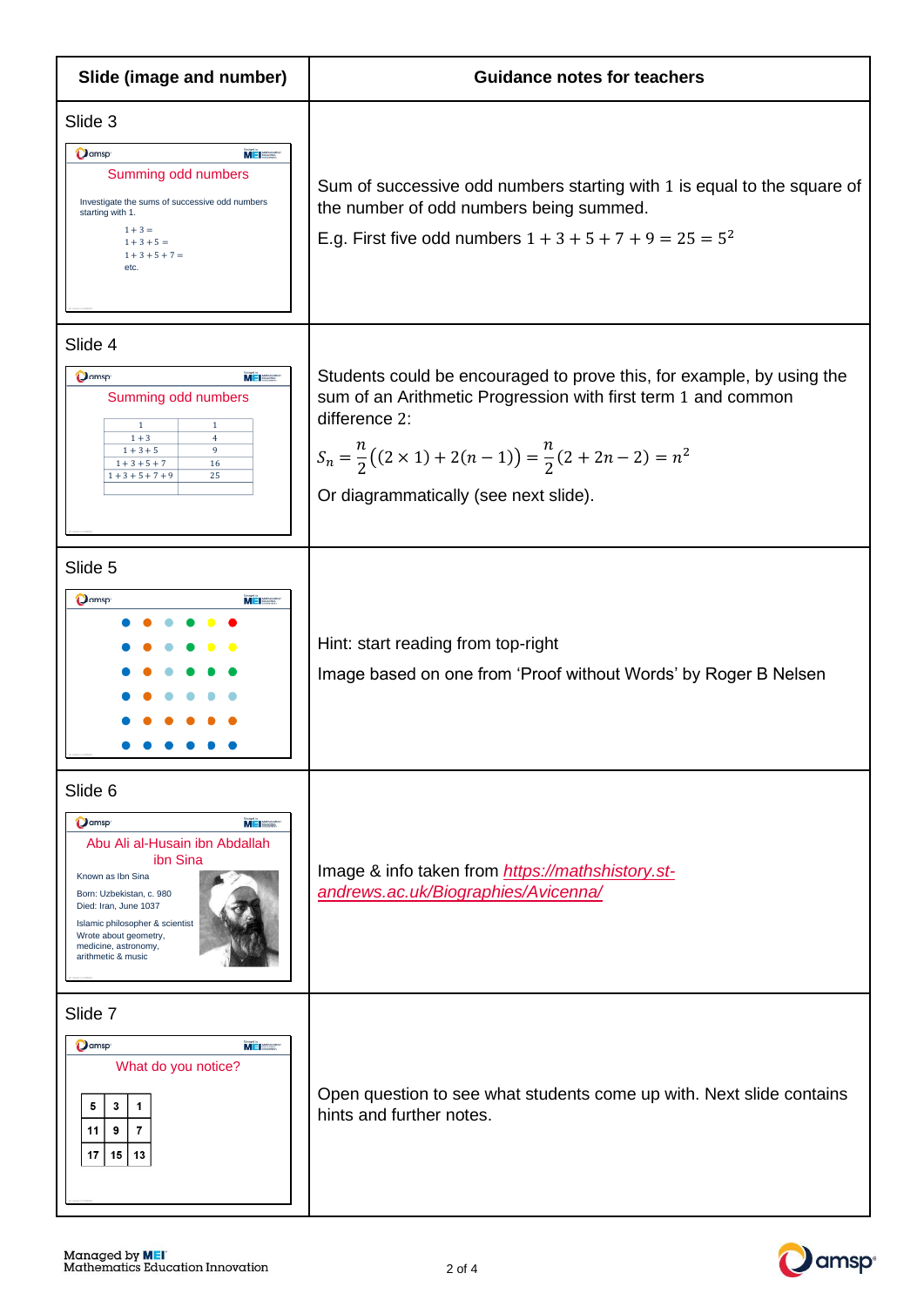| Slide 8                                                                                                                                                                                                                                                                                                                                                                                                                                                                                                                                                                                                                                                                        | Sum of diagonals = $27 = 33$ . Sum of all values = $81 = 34$ .                                                                                                                                                                                              |  |  |  |  |
|--------------------------------------------------------------------------------------------------------------------------------------------------------------------------------------------------------------------------------------------------------------------------------------------------------------------------------------------------------------------------------------------------------------------------------------------------------------------------------------------------------------------------------------------------------------------------------------------------------------------------------------------------------------------------------|-------------------------------------------------------------------------------------------------------------------------------------------------------------------------------------------------------------------------------------------------------------|--|--|--|--|
| Oamsp <sup>®</sup><br><b>ME</b> Methanone<br>What do you notice?<br>about which numbers<br>appear?<br>5<br>3<br>1<br>about how the numbers<br>are arranged?                                                                                                                                                                                                                                                                                                                                                                                                                                                                                                                    | Students could investigate whether this is true for grids of other sizes<br>e.g. $2 \times 2$ , $4 \times 4$ , etc.<br>Q: Can this be generalised? How would they express their rule?                                                                       |  |  |  |  |
| $\overline{7}$<br>11<br>9<br>about the sum of the<br>diagonals?<br>17<br>15<br>13<br>about the sum of all the<br>numbers in the grid?                                                                                                                                                                                                                                                                                                                                                                                                                                                                                                                                          | <b>Note:</b> When creating their own grids they should be encouraged to<br>follow Ibn Sina's Arabic convention of listing the number from top-right<br>to bottom-left. This gives an opportunity to emphasise the varied<br>cultures which influence maths. |  |  |  |  |
| Slide 9                                                                                                                                                                                                                                                                                                                                                                                                                                                                                                                                                                                                                                                                        |                                                                                                                                                                                                                                                             |  |  |  |  |
| <b>O</b> amsp<br>MEI <b>Second</b><br>Ibn Sina's Rule 1<br>'If successive odd numbers<br>are placed in a square table,<br>5<br>3<br>1<br>the sum of the numbers lying<br>on the diagonal will be equal<br>11<br>9<br>$\overline{7}$<br>to the cube of the side; the<br>sum of the numbers filling<br>$17$   15<br>13<br>the square will be the fourth<br>power of the side.'                                                                                                                                                                                                                                                                                                   | Ibn Sina summarised his rule as per this quote. Is this in line with what<br>students think? How did they express their 'rule'?                                                                                                                             |  |  |  |  |
| Slide 10<br>Oamsp <sup>®</sup><br><b>ME</b> Normal<br>What do you notice?<br>1<br>5<br>3<br>$\overline{7}$<br>11<br>9<br>19   17   15   13<br>27<br>  25   23   21<br>29                                                                                                                                                                                                                                                                                                                                                                                                                                                                                                       | Idea is for students to notice that each row sums to the row number<br>cubed e.g. row $4 = 13 + 15 + 17 + 19 = 64 = 4^3$                                                                                                                                    |  |  |  |  |
| Slide 11                                                                                                                                                                                                                                                                                                                                                                                                                                                                                                                                                                                                                                                                       |                                                                                                                                                                                                                                                             |  |  |  |  |
| <b>O</b> amsp<br><b>MEI</b> Berney<br>Ibn Sina's Rule 2<br>1<br>'If successive odd<br>numbers are placed<br>$\mathbf{3}$<br>5<br>in a triangle, the<br>sum of the numbers<br>9<br>$\overline{7}$<br>11<br>taken from one row<br>equals the cube of<br>19   17   15   13<br>the [row] number.'<br>$25 \mid 23 \mid 21$<br>29 27                                                                                                                                                                                                                                                                                                                                                 | Ibn Sina summarised his rule as per this quote. Is this in line with what<br>students think? How did they express their 'rule'?                                                                                                                             |  |  |  |  |
| Slides 12 & 13<br>Oamsp <sup>®</sup><br><b>MEISSE</b><br><b>About the AMSP</b><br>A government-funded initiative, managed by MEI,<br>providing national support for teachers and students in<br>all state-funded schools and colleges in England.<br>It aims to increase participation in AS/A level<br>Mathematics and Further Mathematics, and Core<br>Maths, and improve the teaching of these qualifications.<br>Additional support is given to those in priority areas to<br>boost social mobility so that, whatever their gender,<br>background or location, students can choose their best<br>maths pathway post-16, and have access to high quality<br>maths teaching. | Information & contact details about the AMSP.                                                                                                                                                                                                               |  |  |  |  |